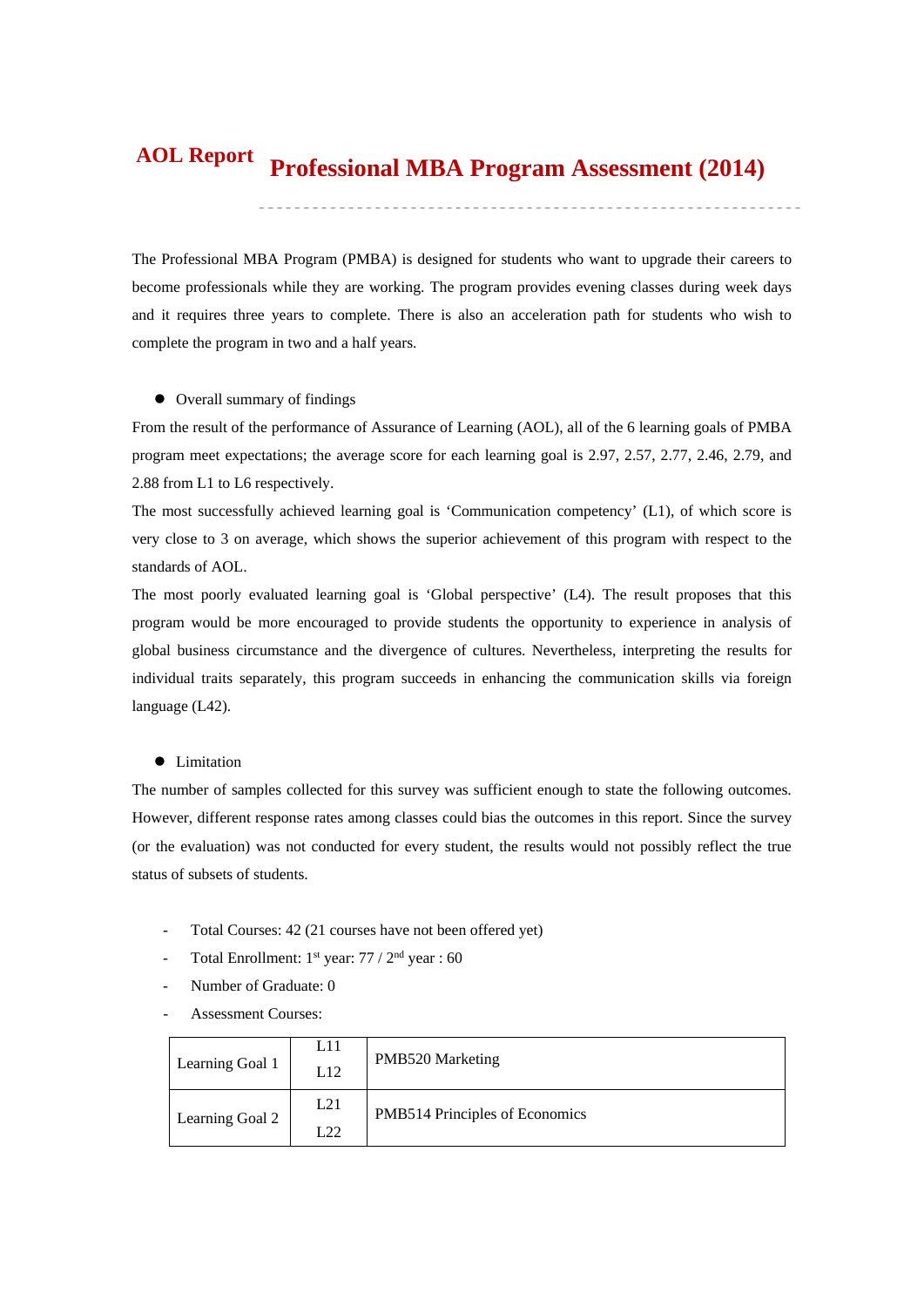|                        | L31 | PMB520 Marketing                      |  |  |  |
|------------------------|-----|---------------------------------------|--|--|--|
| Learning Goal 3        | L32 | <b>PMB560 Financial Accounting</b>    |  |  |  |
|                        | L41 | <b>PMB514 Principles of Economics</b> |  |  |  |
| Learning Goal 4<br>L42 |     | PMB590 Cross Cultural Management      |  |  |  |
|                        | L51 |                                       |  |  |  |
| Learning Goal 5        | L52 | PMB520 Marketing                      |  |  |  |
|                        | L61 | <b>PMB560 Financial Accounting</b>    |  |  |  |
| Learning Goal 6        | L62 |                                       |  |  |  |

# *Overview of Assessment*

| <b>PMBA Program Assessment: Learning Goal 1</b>                                                                                                                         |                                         |                                                                               |  |  |  |  |  |  |
|-------------------------------------------------------------------------------------------------------------------------------------------------------------------------|-----------------------------------------|-------------------------------------------------------------------------------|--|--|--|--|--|--|
| Learning Goal: Our graduates will demonstrate professional deportment and be effective<br>communicators.                                                                |                                         |                                                                               |  |  |  |  |  |  |
| <b>Learning Objective</b>                                                                                                                                               | <b>Sample</b>                           | <b>Methods</b>                                                                |  |  |  |  |  |  |
| (L11) Our student will produce professional<br>business documents.<br>(L12) Our students will deliver effective<br>presentation accompanied with proper<br>supplements. | Students enrolled in<br>PMB520 $(N=38)$ | $-L11$ ) Term paper<br>evaluation<br>- (L12) Class presentation<br>evaluation |  |  |  |  |  |  |

## Findings

- Using the assessment rubric for checking L11 and L12, the average scores for the exceed 2 (meet the expectation); the scores for L11 and L12 are 2.93 and 3 respectively.

- This overall score implies that most students, through the program, become to produce professional business documents and deliver effective presentations accompanied with proper supplements.

\* 1 (Fails to Meet Expectations) 2 (Meets Expectations) 3 (Exceed Expectation)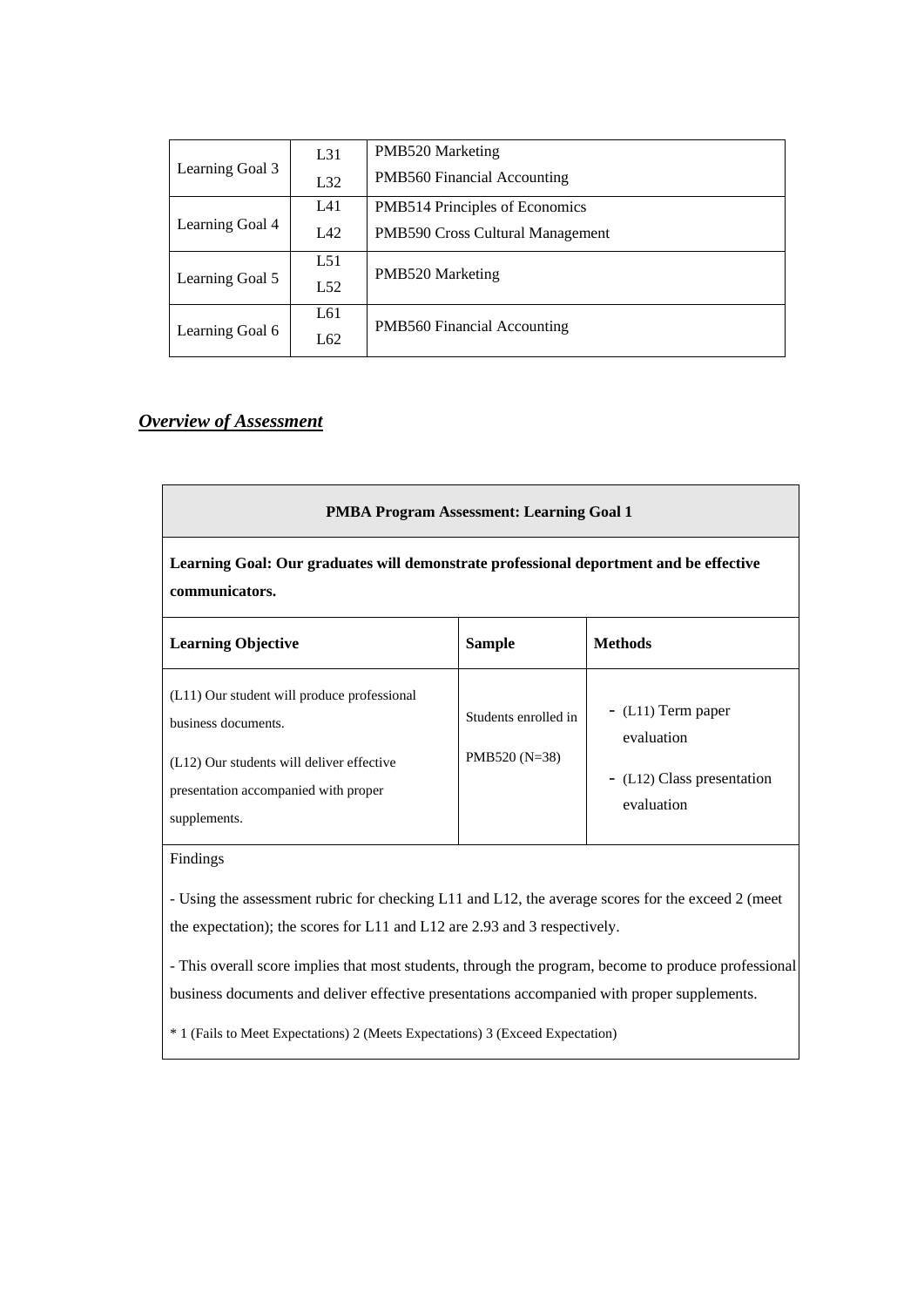## **PMBA Program Assessment: Learning Goal 2**

**Learning Goal: Our graduates will have a knowledge of the functional areas and the ability to apply this knowledge to actual problems.** 

| <b>Learning Objective</b>                                                                                                                                                                      | <b>Sample</b>                           | <b>Methods</b>                                                                                 |
|------------------------------------------------------------------------------------------------------------------------------------------------------------------------------------------------|-----------------------------------------|------------------------------------------------------------------------------------------------|
| (L21) Our students will acquire the understanding<br>of the functional areas and required business<br>analysis tools.<br>(L22) Our students will identify and diagnose<br>management problems. | Students enrolled in<br>$PMB514 (N=37)$ | - (L21) Evaluation of the<br>course-embedded test by<br>faculty<br>- (L22) Case study exercise |

Findings

- Using the assessment rubric for checking L21 and L22, the average scores for the exceed 2 (meet the expectation); the scores for L21 and L22 are 2.52 and 2.61 respectively.

- Several traits are below average; the average scores of T2, T3 in L21 is 2.3 and T6 in L22 is 2.1. To improve these aspects, the course should encourage students to have the experience for discussion and exploring alternative scenarios (T2 in L21), provide supporting evidence (T3 in L21), and brainstorming (T6 in L22).

\* 1 (Fails to Meet Expectations) 2 (Meets Expectations) 3 (Exceed Expectation)

## **PMBA Program Assessment: Learning Goal 3**

**Learning Goal: Our graduates will be able to work and lead effectively in a team-based environment.** 

| <b>Learning Objective</b>                                                                                                                                          | <b>Sample</b>                                            | <b>Methods</b>                                                                                  |
|--------------------------------------------------------------------------------------------------------------------------------------------------------------------|----------------------------------------------------------|-------------------------------------------------------------------------------------------------|
| (L31) Our students will have high-performance<br>leadership skill.<br>(L32) Our students will know how to build a team<br>successfully in competitive environment. | Students enrolled in<br>PMB520 (N=38),<br>$PMB560(N=38)$ | - (L31) Team project<br>performance evaluation :<br>both outcome and process<br>peer evaluation |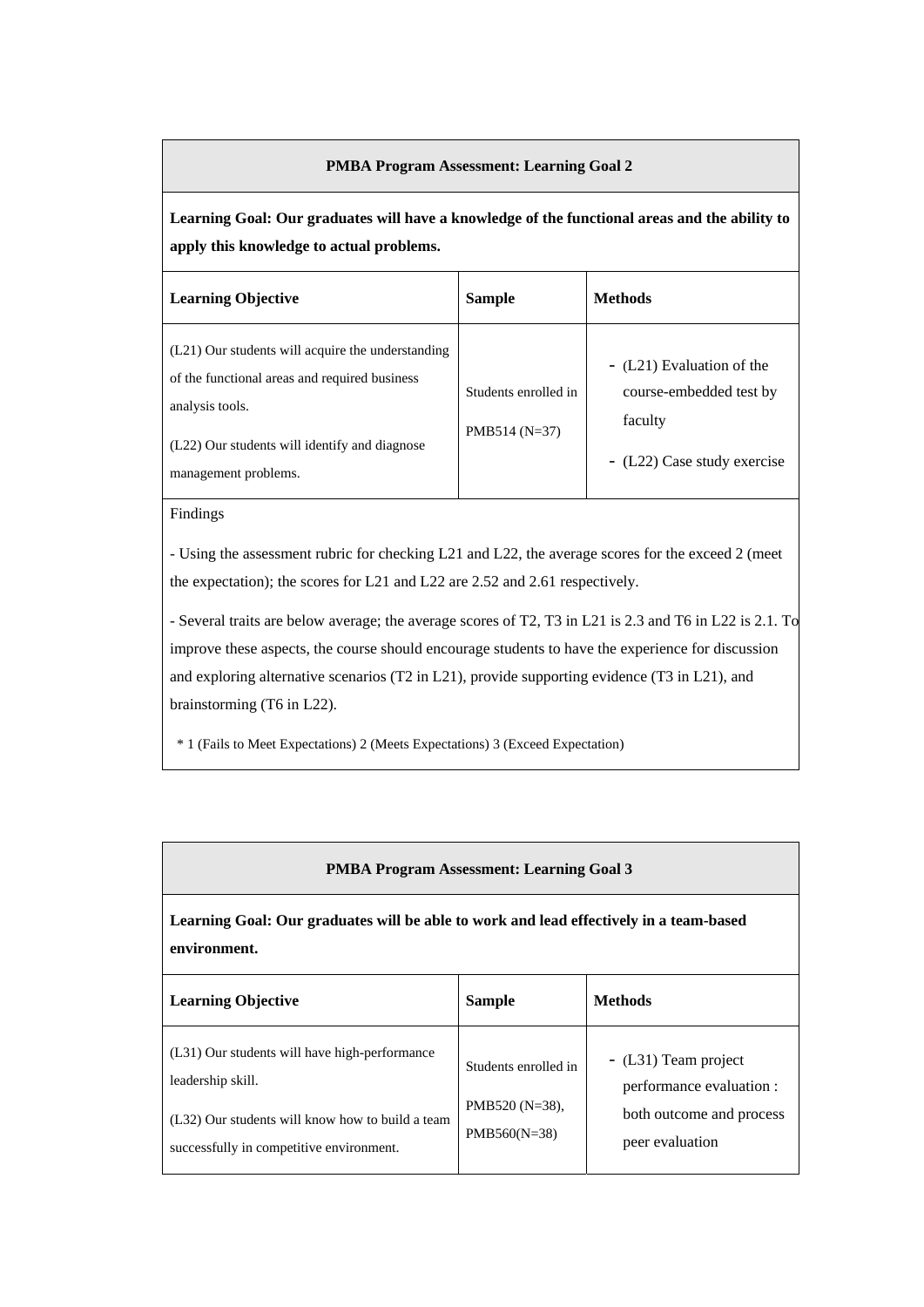|  | - (L32) Leadership/Team |
|--|-------------------------|
|  | building experiential   |
|  | evaluation by faculty   |
|  |                         |

Findings

- Using course-embedded survey for checking L31 which is evaluating leadership and teamwork (in PMB520), average scores for the exceed 2 (meet the expectation).

- Using the assessment rubric for checking L32 which is assessed by assessment task force (in PMB560), average scores for the exceed 2 (meet the expectation).

- The average score for L31 - survey taken from students - is 2.67 while the average score for L32 – using assessment by faculty - is 2.87. Comparing those two results suggests that students have become to achieve leadership skills more than they think (L31).

\* 1 (Fails to Meet Expectations) 2 (Meets Expectations) 3 (Exceed Expectation)

| <b>PMBA Program Assessment: Learning Goal 4</b>                                                                                                                                                                                       |                                                             |                                                                                                |  |  |  |  |  |  |  |  |
|---------------------------------------------------------------------------------------------------------------------------------------------------------------------------------------------------------------------------------------|-------------------------------------------------------------|------------------------------------------------------------------------------------------------|--|--|--|--|--|--|--|--|
| Learning Goal: Our graduates will have a global perspective                                                                                                                                                                           |                                                             |                                                                                                |  |  |  |  |  |  |  |  |
| <b>Learning Objective</b>                                                                                                                                                                                                             | <b>Sample</b>                                               | <b>Methods</b>                                                                                 |  |  |  |  |  |  |  |  |
| (L41) Our student will understand global business<br>issues and relate current issues to emerging<br>business opportunities.<br>(L42) Our students will have command of business<br>English or other language of major global market. | Students enrolled in<br>PMB514 $(N=37)$ ,<br>$PMB590(N=43)$ | - (L41) Course-embedded<br>assignment evaluation<br>- (L42) English Presentation<br>evaluation |  |  |  |  |  |  |  |  |

Findings

- Using the assessment rubric for checking L41 which is assessed by assessment task force (in PMB514), average scores for the exceed 2 (meet the expectation). However, the overall score of L41 is lower than the other learning goals, which reveals the weakness of global perspective of the PMBA program. Hence, this program would be more encouraged to provide students the opportunity to experience in analysis of global business circumstance (T3 in L41) and the divergence of cultures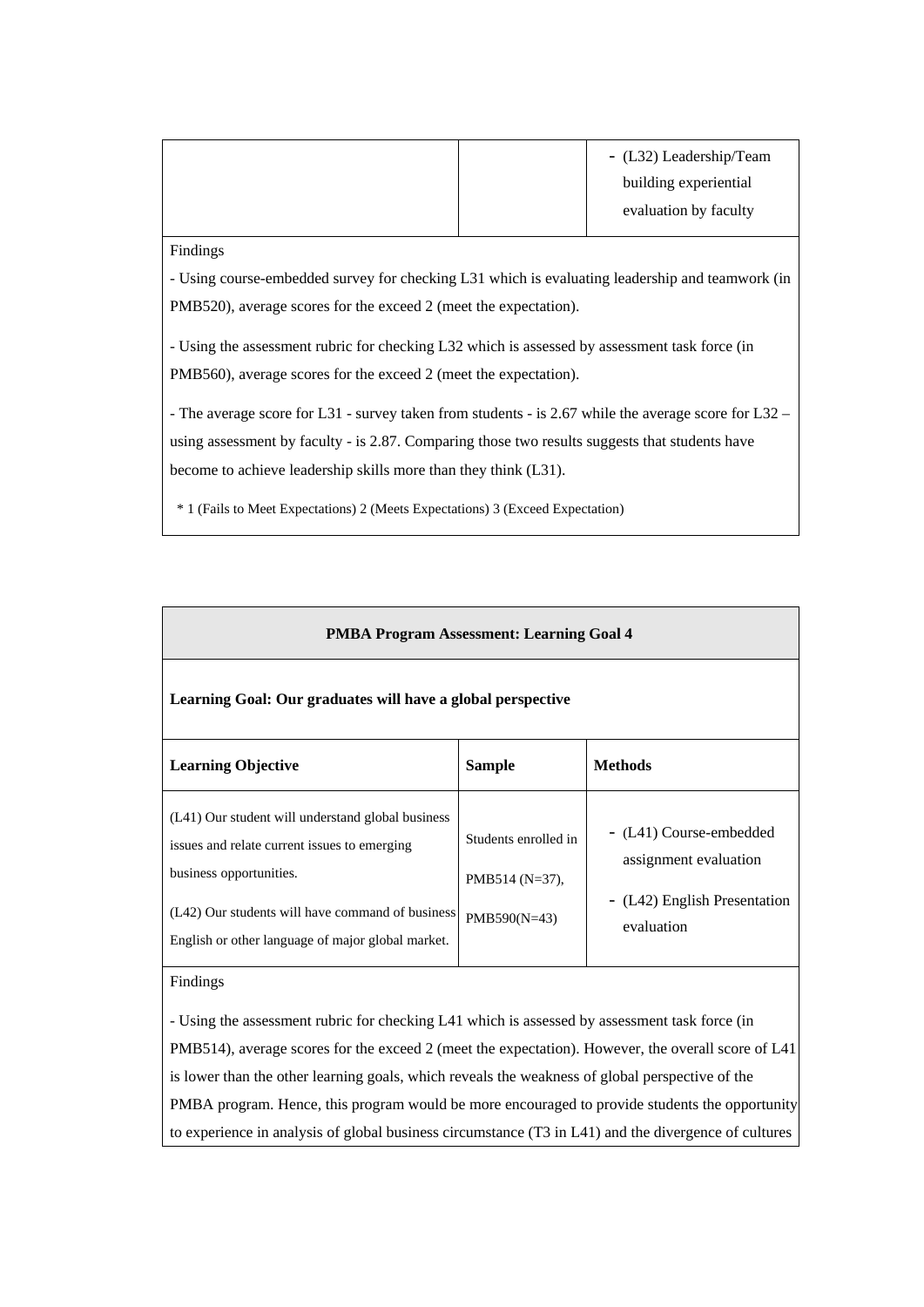(T4 in L41).

- Using course-embedded survey for checking L42 which is evaluating business English of global market (in PMB590), average scores for the exceed 2 (meet the expectation). Students reply that this program has provided the environment to become more confident to use foreign languages for the business.

\* 1 (Fails to Meet Expectations) 2 (Meets Expectations) 3 (Exceed Expectation)

### **PMBA Program Assessment: Learning Goal 5**

**Learning Goal: Our graduates will understand the gravity of ethical behavior and corporate social responsibility.** 

| <b>Learning Objective</b>                                                                                                                                                                                                          | <b>Sample</b>                           | <b>Methods</b>                                                         |
|------------------------------------------------------------------------------------------------------------------------------------------------------------------------------------------------------------------------------------|-----------------------------------------|------------------------------------------------------------------------|
| (L51) Our student will identify ethical and social<br>dilemma and be able to recognize and evaluate<br>alternative courses of action.<br>(L52) Our students will know the professional code<br>of conduct within their discipline. | Students enrolled in<br>PMB520 $(N=38)$ | $-L51$ ) Term paper<br>evaluation<br>- (L52) Course-embedded<br>survey |

### Findings

- Using the assessment rubric for checking L51 which is assessed by assessment task force (in PMB520), average scores reach 3 (exceed expectation).

- Using course-embedded survey for checking L52 which is evaluating conducting discipline (in PMB520), average scores for the exceed 2 (meet the expectation).

- The overall average score for this learning goal is 2.79, close to exceeding expectation.

- It is striking that average trait score for L51 is 3 (exceed expectation) while the average trait score for L52 is 2.5. In sum, our students have good performance with respect to this learning goal.

\* 1 (Fails to Meet Expectations) 2 (Meets Expectations) 3 (Exceed Expectation)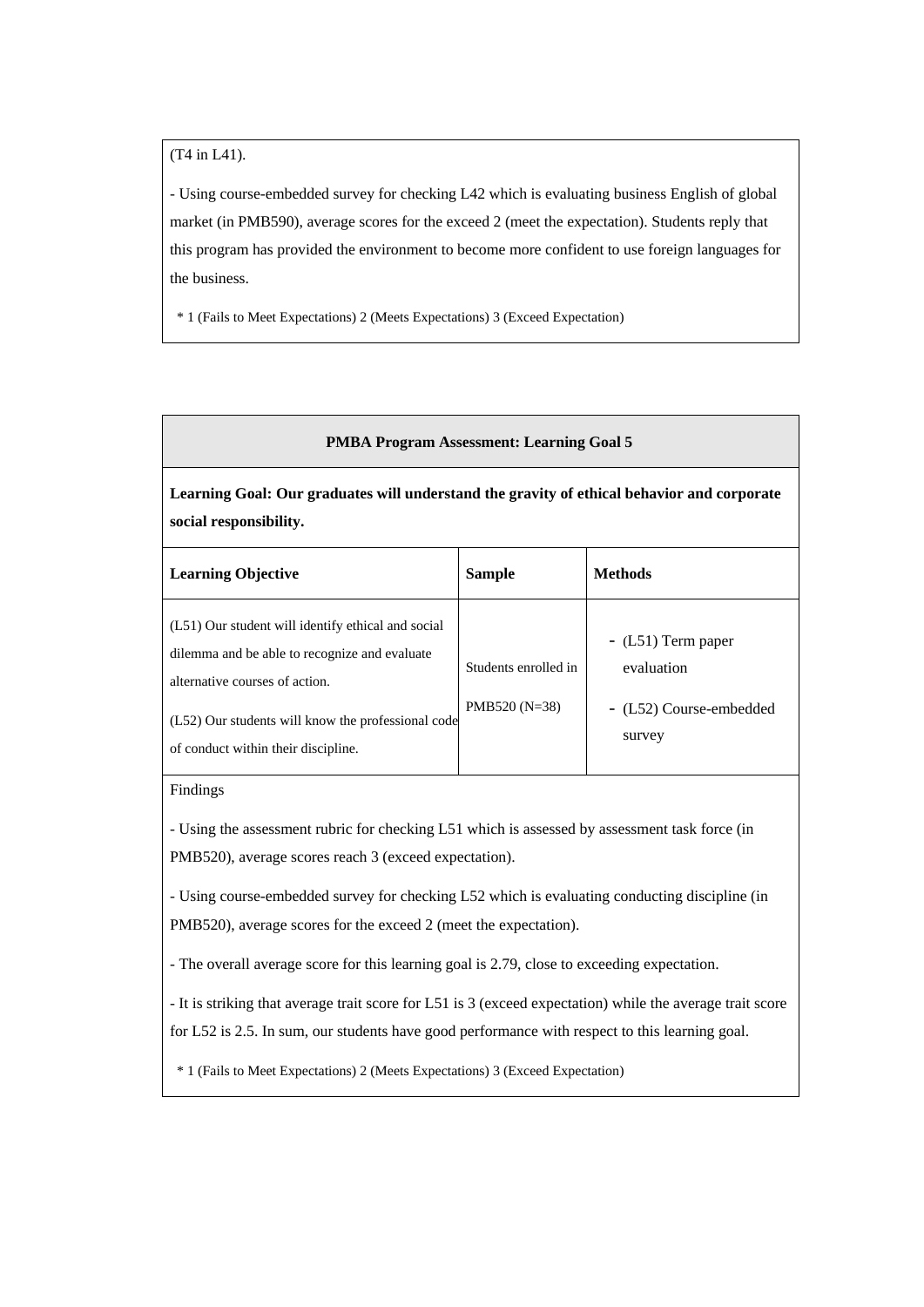## **PMBA Program Assessment: Learning Goal 6**

**Learning Goal: Our graduate will be able to strategically apply their knowledge & skills to solve business problems.** 

| <b>Learning Objective</b>                                                                                                                                                                                         | <b>Sample</b>                          | <b>Methods</b>                                                                                                     |
|-------------------------------------------------------------------------------------------------------------------------------------------------------------------------------------------------------------------|----------------------------------------|--------------------------------------------------------------------------------------------------------------------|
| (L61) Our students will be able to strategically<br>analyze business cases and will demonstrate the<br>ability of sound business judgment.<br>$(L62)$ Our students will synthesize different<br>discipline areas. | Students enrolled in<br>$PMB560(N=38)$ | - (L61) Project report<br>- (L62) Assessment of case<br>assignments, projects, and<br>other analytical assignments |

Findings

- Using the assessment rubric for checking L61 and L62 which are assessed by assessment task forces (in PMB560), average scores for the exceed 2 (meet the expectation). Students meet and nearly exceed expectations of the faculty, which means students are strong for every trait. The lowest average score for traits is 2.83, close to exceeding expectation.

\* 1 (Fails to Meet Expectations) 2 (Meets Expectations) 3 (Exceed Expectation)

## *Data Analysis and Results*

| <b>Assessment Learning Goal 1(L11): PMB520</b> |                                  |           |                |                             |           |           |    |    |  |
|------------------------------------------------|----------------------------------|-----------|----------------|-----------------------------|-----------|-----------|----|----|--|
|                                                | - Using assessment by professors |           |                |                             |           |           |    |    |  |
|                                                |                                  |           |                | L11 (Trait)                 |           |           |    |    |  |
| Student No.                                    | T1                               | <b>T2</b> | T <sub>3</sub> | <b>T4</b>                   | <b>T5</b> | <b>T6</b> | T7 | T8 |  |
|                                                | 3                                | 3         | 3              | 3                           | 3         | 3         | 3  | 3  |  |
| $\overline{2}$                                 | 3                                | 3         | 3              | 3                           | 3         | 3         | 3  | 3  |  |
| 3                                              | 3                                | 3         | 3              | 3                           | 3         | 3         | 3  | 3  |  |
| 4                                              | 3                                | 3         | 3              | $\mathcal{D}_{\mathcal{L}}$ | 3         | 3         | 3  | 3  |  |
| 5                                              | 3                                | 3         | 3              | $\overline{2}$              | 3         | 3         | 3  | 3  |  |
| 6                                              | 3                                | 3         | 3              | 2                           | 3         | 3         | 3  | 3  |  |
| 3 point total                                  | 6                                | 6         | 6              | 3                           | 6         | 6         | 6  | 6  |  |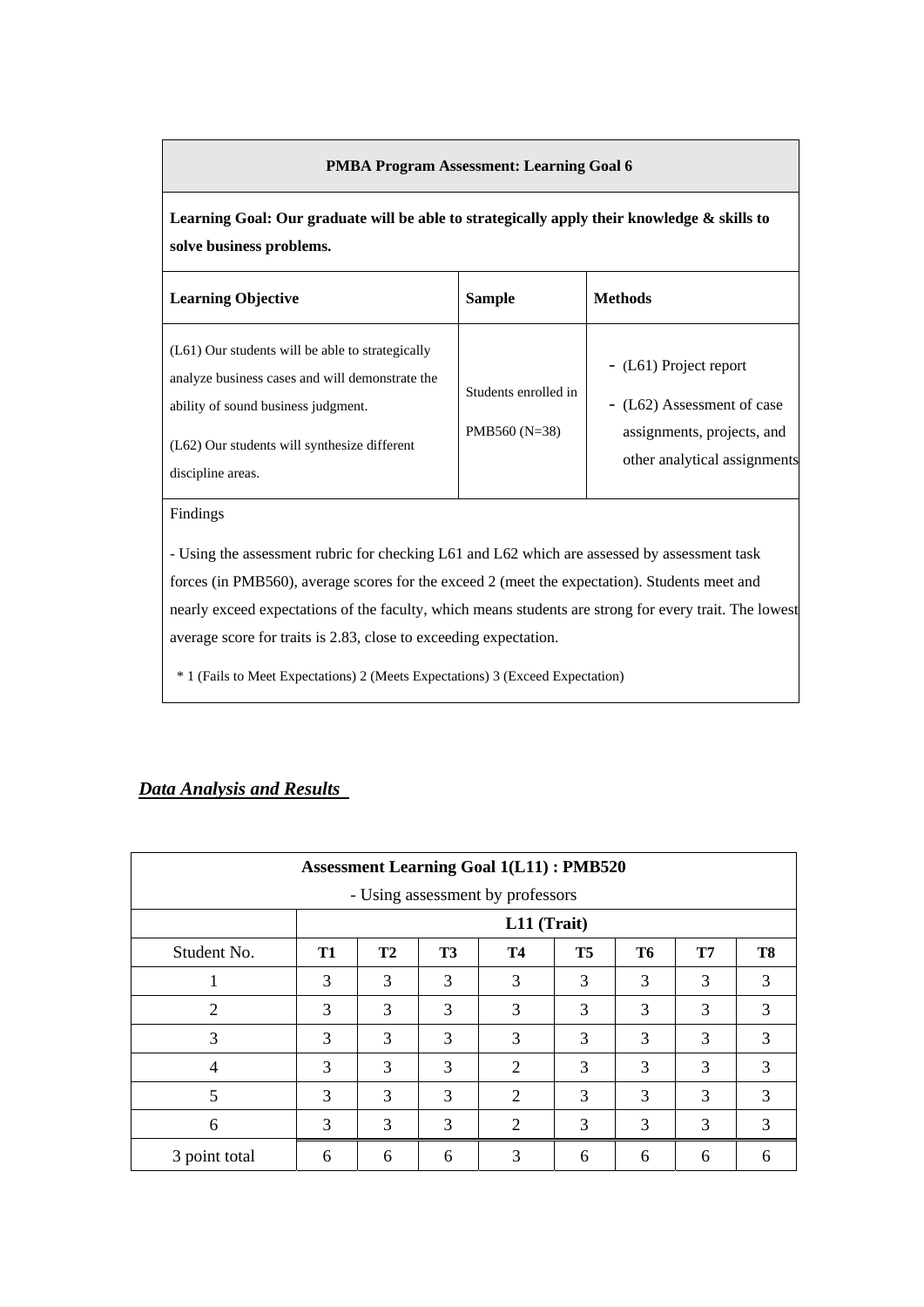| 2 point total |  |  |  |  |
|---------------|--|--|--|--|
| 1 point total |  |  |  |  |

\* Unit: score (Trait) person (point)

| <b>Assessment Learning Goal 1(L12): PMB520</b> |           |           |                |             |           |          |           |  |  |
|------------------------------------------------|-----------|-----------|----------------|-------------|-----------|----------|-----------|--|--|
| - Using assessment by professors               |           |           |                |             |           |          |           |  |  |
|                                                |           |           |                | L12 (Trait) |           |          |           |  |  |
| Student No.                                    | <b>T1</b> | <b>T2</b> | T <sub>3</sub> | T4          | <b>T5</b> | T6       | <b>T7</b> |  |  |
| 1                                              | 3         | 3         | 3              | 3           | 3         | 3        | 3         |  |  |
| $\overline{2}$                                 | 3         | 3         | 3              | 3           | 3         | 3        | 3         |  |  |
| 3                                              | 3         | 3         | 3              | 3           | 3         | 3        | 3         |  |  |
| 4                                              | 3         | 3         | 3              | 3           | 3         | 3        | 3         |  |  |
| 5                                              | 3         | 3         | 3              | 3           | 3         | 3        | 3         |  |  |
| 6                                              | 3         | 3         | 3              | 3           | 3         | 3        | 3         |  |  |
| 3 point total                                  | 6         | 6         | 6              | 6           | 6         | 6        | 6         |  |  |
| 2 point total                                  | $\theta$  | $\theta$  | $\Omega$       | $\Omega$    | $\Omega$  | $\Omega$ | $\theta$  |  |  |
| 1 point total                                  | 0         | $\Omega$  | $\theta$       | $\Omega$    | 0         | ∩        | $\left($  |  |  |

\* Criteria: 1 (Fails to Meet Expectations) 2 (Meets Expectations) 3 (Exceeds Expectations)

|               | <b>Assessment Learning Goal 2(L21): PMB514</b> |                             |                |                |             |                             |           |                |
|---------------|------------------------------------------------|-----------------------------|----------------|----------------|-------------|-----------------------------|-----------|----------------|
|               | - Using assessment by professors               |                             |                |                |             |                             |           |                |
|               |                                                |                             |                |                | L21 (Trait) |                             |           |                |
| Student No.   | T1                                             | <b>T2</b>                   | <b>T3</b>      | <b>T4</b>      | T5          | T6                          | <b>T7</b> | T <sub>8</sub> |
|               | 3                                              | 3                           | 3              | 3              | 3           | 3                           | 3         | 3              |
| 2             | 3                                              | 3                           | $\overline{2}$ | $\overline{2}$ | 3           | 2                           | 3         | 3              |
| 3             | 3                                              | 2                           | $\overline{2}$ | 3              | 3           | 2                           | 3         | 3              |
| 4             | $\mathcal{D}_{\mathcal{L}}$                    | 2                           | $\overline{c}$ | 2              | 2           | 2                           | 2         | 2              |
| 5             | $\mathcal{D}_{\mathcal{L}}$                    | 2                           | 3              | 3              | 3           | 3                           | 2         | 2              |
| 6             | 3                                              | $\mathcal{D}_{\mathcal{L}}$ | $\overline{2}$ | 3              | 3           | 2                           | 2         | 2              |
| 3 point total | $\overline{4}$                                 | $\mathcal{D}_{\mathcal{L}}$ | $\overline{2}$ | $\overline{4}$ | 5           | $\mathcal{D}_{\mathcal{L}}$ | 3         | 3              |
| 2 point total | $\overline{2}$                                 | 4                           | 4              | $\mathfrak{D}$ |             |                             | 3         | 3              |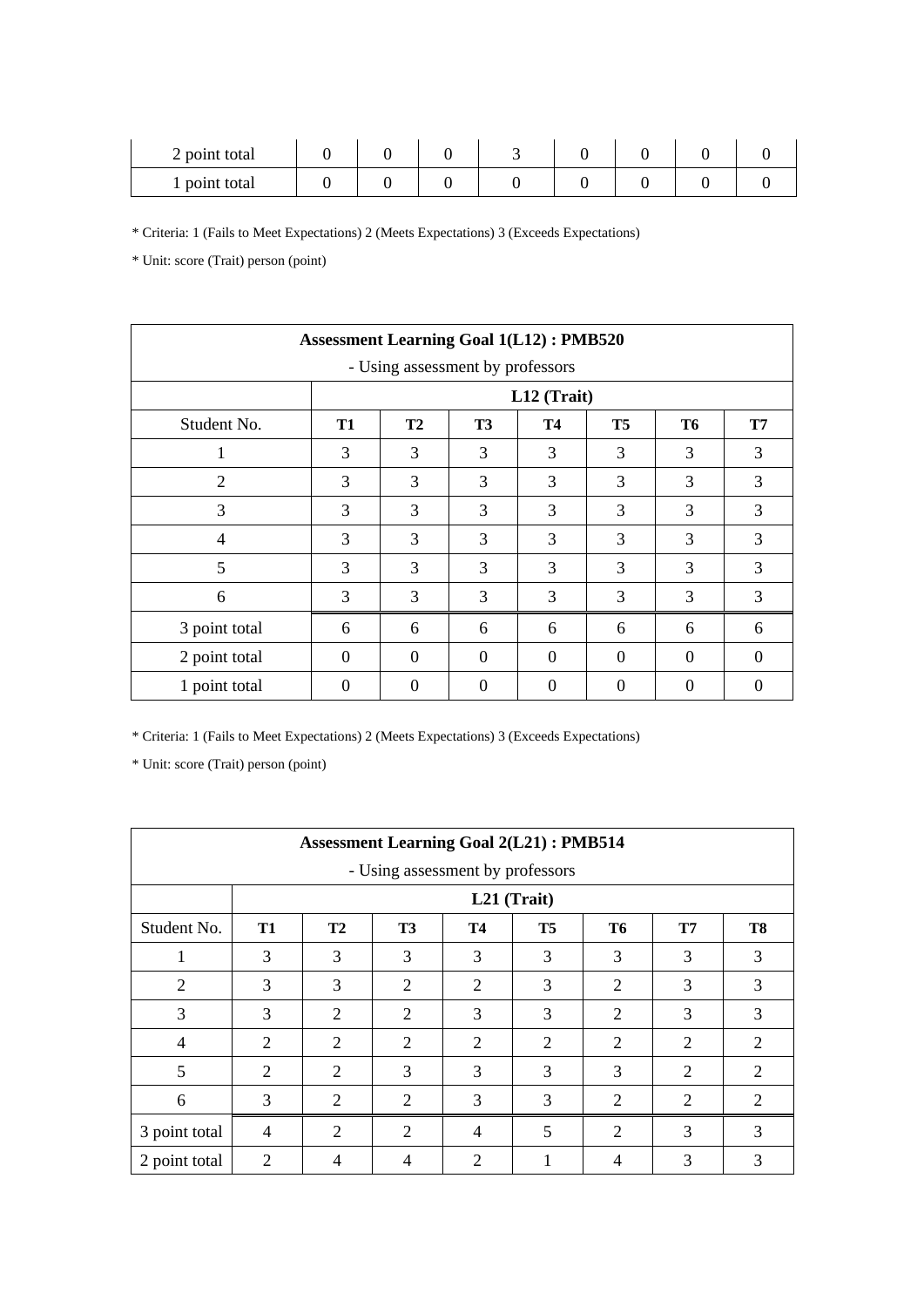| $n$ $\alpha$<br>.<br>τοιαι<br>້<br><b>.</b><br>$-0.111$ |  |  |  |  |  |  |  |  |  |
|---------------------------------------------------------|--|--|--|--|--|--|--|--|--|
|---------------------------------------------------------|--|--|--|--|--|--|--|--|--|

\* Unit: score (Trait) person (point)

|                | <b>Assessment Learning Goal 2(L22): PMB514</b> |                |                                  |           |                   |                             |  |
|----------------|------------------------------------------------|----------------|----------------------------------|-----------|-------------------|-----------------------------|--|
|                |                                                |                | - Using assessment by professors |           |                   |                             |  |
|                |                                                |                | L22 (Traits)                     |           |                   |                             |  |
| Student No.    | T1                                             | T <sub>2</sub> | T <sub>3</sub>                   | <b>T4</b> | <b>T5</b>         | <b>T6</b>                   |  |
|                | 3                                              | 3              | 3                                | 3         | 3                 | 3                           |  |
| $\overline{2}$ | 3                                              | 3              | $\overline{c}$                   | 3         | 3                 | $\mathcal{D}_{\mathcal{L}}$ |  |
| 3              | 3                                              | 3              | $\overline{c}$                   | 3         | 3                 | $\mathcal{D}_{\mathcal{L}}$ |  |
| $\overline{4}$ | 2                                              | $\overline{c}$ | 2                                | 3         | 3                 | 2                           |  |
| 5              | 2                                              | $\overline{2}$ | 3                                | 2         | 3                 | $\overline{2}$              |  |
| 6              | 3                                              | $\overline{2}$ | 3                                | 3         | 3                 | $\mathcal{D}_{\mathcal{L}}$ |  |
| 3 point total  | 4                                              | 3              | 3                                | 5         | 6                 |                             |  |
| 2 point total  | 2                                              | 3              | 3                                |           | $\mathbf{\Omega}$ | 5                           |  |
| 1 point total  |                                                | 0              |                                  |           |                   | 0                           |  |

\* Criteria: 1 (Fails to Meet Expectations) 2 (Meets Expectations) 3 (Exceeds Expectations)

|             | <b>Assessment Learning Goal 3(L31): PMB520</b> |                                |                |                |  |  |
|-------------|------------------------------------------------|--------------------------------|----------------|----------------|--|--|
|             |                                                | - Using course-embedded survey |                |                |  |  |
|             |                                                | L31 (Traits)                   |                |                |  |  |
| Student No. | T1                                             | <b>T2</b>                      | T <sub>3</sub> | <b>T4</b>      |  |  |
|             | 3                                              | $\overline{2}$                 | 3              | 3              |  |  |
| 2           | 2                                              | 2                              | 2              | $\overline{2}$ |  |  |
| 3           | 3                                              | 3                              |                | $\mathfrak{D}$ |  |  |
| 4           |                                                | 3                              |                | 3              |  |  |
| 5           | 3                                              | 3                              | 3              | 3              |  |  |
| 6           |                                                | 2                              | 2              |                |  |  |
|             |                                                | 3                              |                | 3              |  |  |
| 8           |                                                | 2                              |                |                |  |  |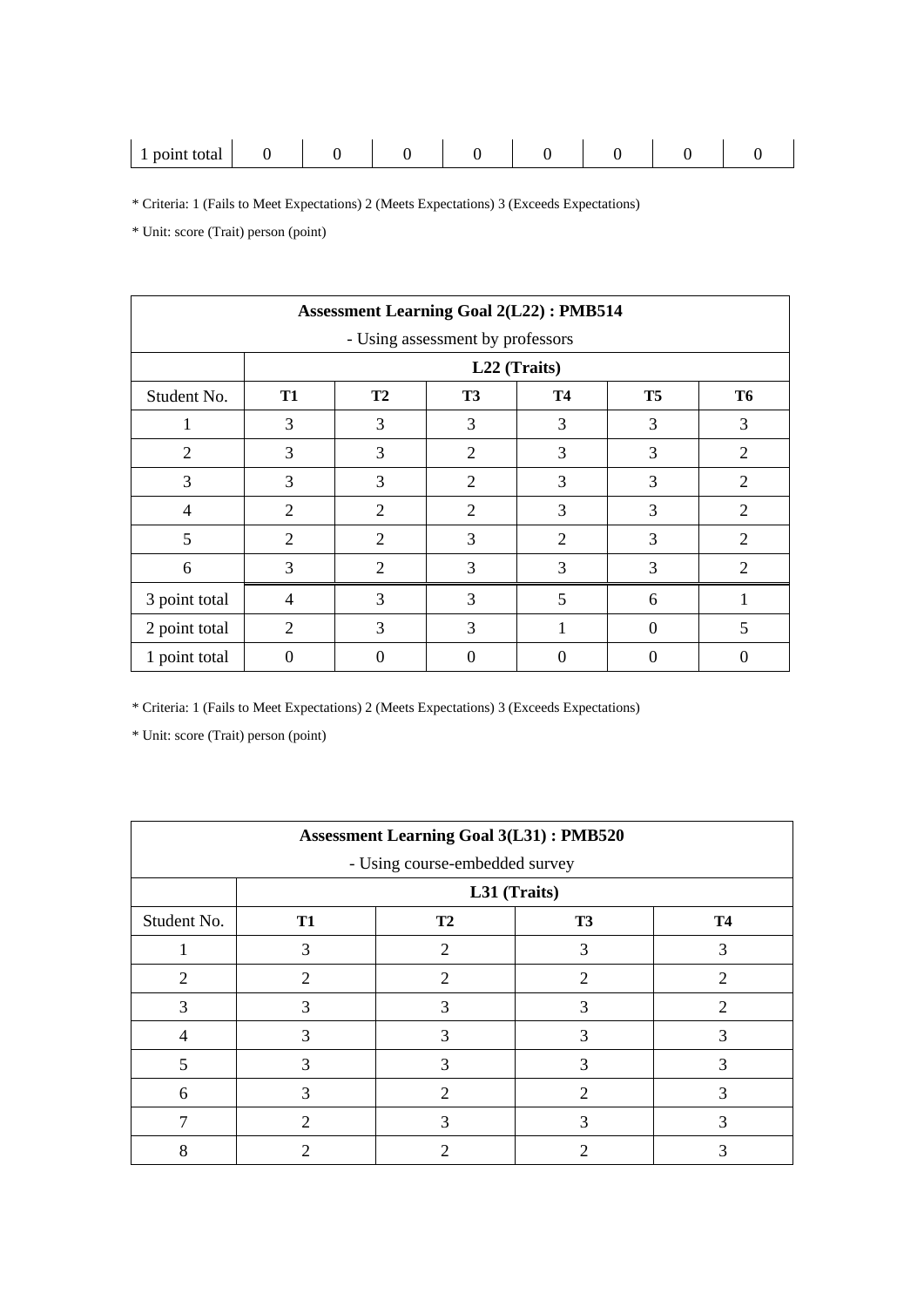| 9             | 3                | $\overline{2}$   | 3                | 3                |
|---------------|------------------|------------------|------------------|------------------|
| 10            | 3                | 3                | 3                | $\mathfrak{Z}$   |
| $11\,$        | $\mathfrak{Z}$   | $\overline{2}$   | $\overline{2}$   | $\overline{2}$   |
| 12            | $\sqrt{2}$       | $\overline{2}$   | $\overline{2}$   | $\overline{2}$   |
| 13            | $\overline{2}$   | $\overline{2}$   | 3                | $\overline{2}$   |
| 14            | $\sqrt{2}$       | $\overline{2}$   | 3                | $\overline{2}$   |
| $15\,$        | $\mathfrak{Z}$   | $\mathfrak{Z}$   | 3                | 3                |
| 16            | $\mathfrak{Z}$   | $\mathfrak{Z}$   | $\mathfrak{Z}$   | 3                |
| $17\,$        | 3                | $\mathfrak{Z}$   | 3                | $\overline{3}$   |
| $18\,$        | $\overline{3}$   | 3                | 3                | $\mathfrak{Z}$   |
| 19            | $\overline{3}$   | $\sqrt{2}$       | 3                | $\mathfrak{Z}$   |
| $20\,$        | $\sqrt{2}$       | $\sqrt{2}$       | $\overline{2}$   | $\overline{2}$   |
| $21\,$        | $\mathfrak{Z}$   | $\overline{3}$   | 3                | $\overline{3}$   |
| $22\,$        | 3                | 3                | 3                | $\mathfrak{Z}$   |
| 23            | 3                | 3                | 3                | $\mathfrak{Z}$   |
| 24            | 3                | 3                | $\overline{2}$   | $\overline{2}$   |
| 3 point total | $17\,$           | 13               | $17\,$           | $16\,$           |
| 2 point total | $\boldsymbol{7}$ | $11\,$           | $\boldsymbol{7}$ | $\,8\,$          |
| 1 point total | $\boldsymbol{0}$ | $\boldsymbol{0}$ | $\boldsymbol{0}$ | $\boldsymbol{0}$ |

|               | <b>Assessment Learning Goal 3(L32): PMB560</b> |                |    |           |  |  |  |
|---------------|------------------------------------------------|----------------|----|-----------|--|--|--|
|               | - Using assessment by professors               |                |    |           |  |  |  |
|               |                                                | L32 (Traits)   |    |           |  |  |  |
| Student No.   | T1                                             | T <sub>2</sub> | T3 | <b>T4</b> |  |  |  |
|               | 3                                              | 3              |    |           |  |  |  |
| 2             |                                                |                | 2  |           |  |  |  |
| 3             | 3                                              | 2              |    | 3         |  |  |  |
|               |                                                | $\mathcal{R}$  |    |           |  |  |  |
|               | $\mathcal{D}_{\cdot}$                          |                |    |           |  |  |  |
| 6             |                                                |                |    |           |  |  |  |
| 3 point total |                                                |                |    | n         |  |  |  |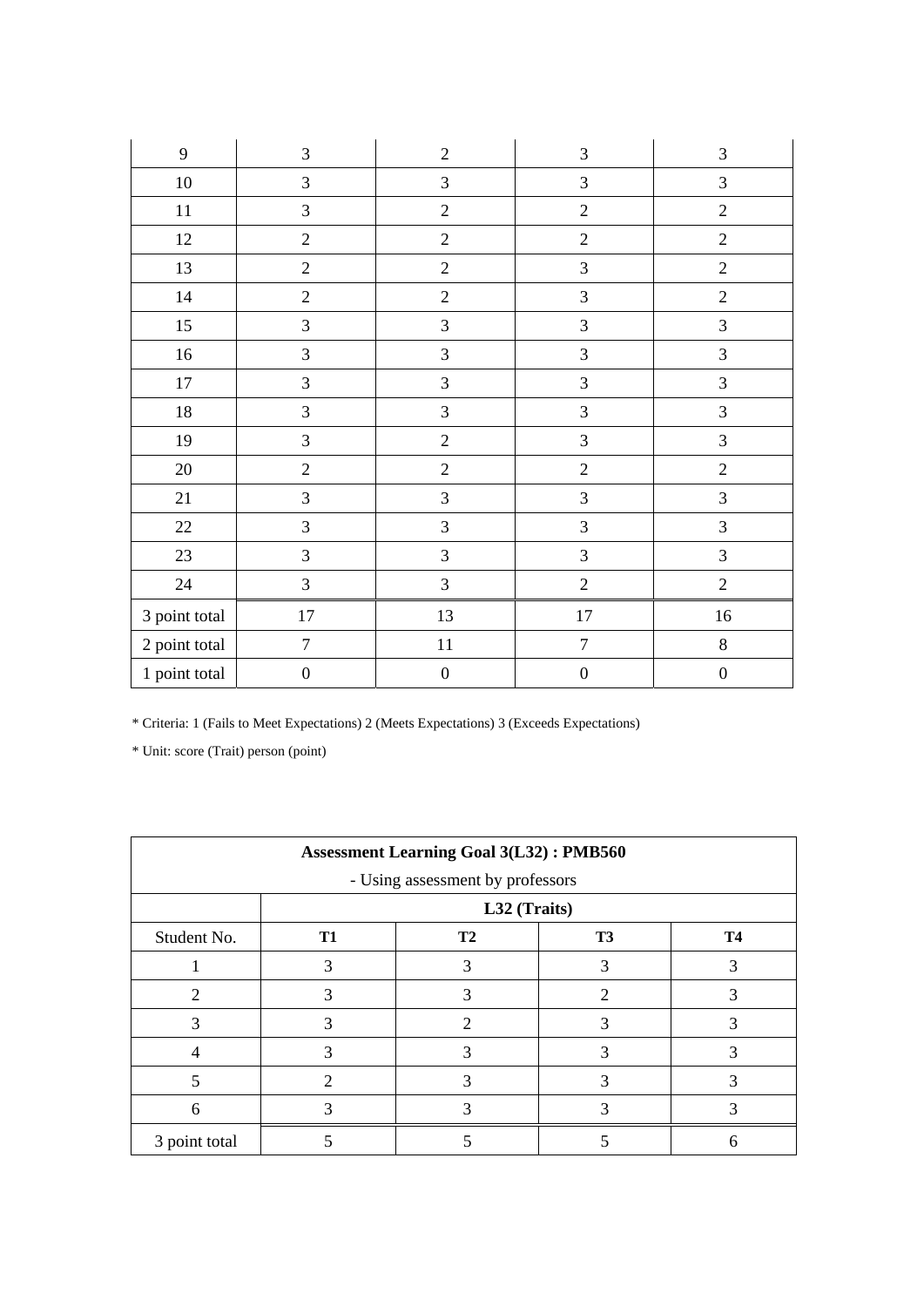| 2 point total |  |  |
|---------------|--|--|
| 1 point total |  |  |

\* Unit: score (Trait) person (point)

|                                  | <b>Assessment Learning Goal 4(L41): PMB514</b> |                |                             |                             |  |  |  |
|----------------------------------|------------------------------------------------|----------------|-----------------------------|-----------------------------|--|--|--|
| - Using assessment by professors |                                                |                |                             |                             |  |  |  |
|                                  |                                                | L41 (Traits)   |                             |                             |  |  |  |
| Student No.                      | <b>T1</b>                                      | T <sub>2</sub> | <b>T3</b>                   | <b>T4</b>                   |  |  |  |
|                                  | 3                                              | 3              | 3                           | $\overline{2}$              |  |  |  |
| $\mathcal{D}_{\mathcal{L}}$      | $\mathfrak{D}$                                 | 3              | $\overline{2}$              | $\mathcal{D}_{\mathcal{L}}$ |  |  |  |
| 3                                | 3                                              | $\overline{2}$ | $\overline{2}$              | $\overline{2}$              |  |  |  |
| $\overline{4}$                   | 3                                              | 3              | 2                           | $\overline{2}$              |  |  |  |
| 5                                | $\mathcal{D}_{\mathcal{L}}$                    | $\overline{2}$ | 2                           | $\overline{c}$              |  |  |  |
| 6                                | 2                                              | $\overline{2}$ | $\mathcal{D}_{\mathcal{L}}$ | $\mathcal{D}_{\mathcal{L}}$ |  |  |  |
| 3 point total                    | 3                                              | 3              |                             |                             |  |  |  |
| 2 point total                    | 3                                              | 3              | 5                           | 6                           |  |  |  |
| 1 point total                    | 0                                              |                |                             |                             |  |  |  |

\* Criteria: 1 (Fails to Meet Expectations) 2 (Meets Expectations) 3 (Exceeds Expectations)

|             | <b>Assessment Learning Goal 4(L42): PMB590</b> |    |                |  |  |  |  |
|-------------|------------------------------------------------|----|----------------|--|--|--|--|
|             | - Using course-embedded survey                 |    |                |  |  |  |  |
|             | L42 (Traits)                                   |    |                |  |  |  |  |
| Student No. | T <sub>1</sub>                                 | T2 | T <sub>3</sub> |  |  |  |  |
|             |                                                |    |                |  |  |  |  |
| 2           |                                                |    | 2              |  |  |  |  |
|             |                                                |    |                |  |  |  |  |
|             |                                                |    |                |  |  |  |  |
|             |                                                |    | ി              |  |  |  |  |
|             |                                                |    |                |  |  |  |  |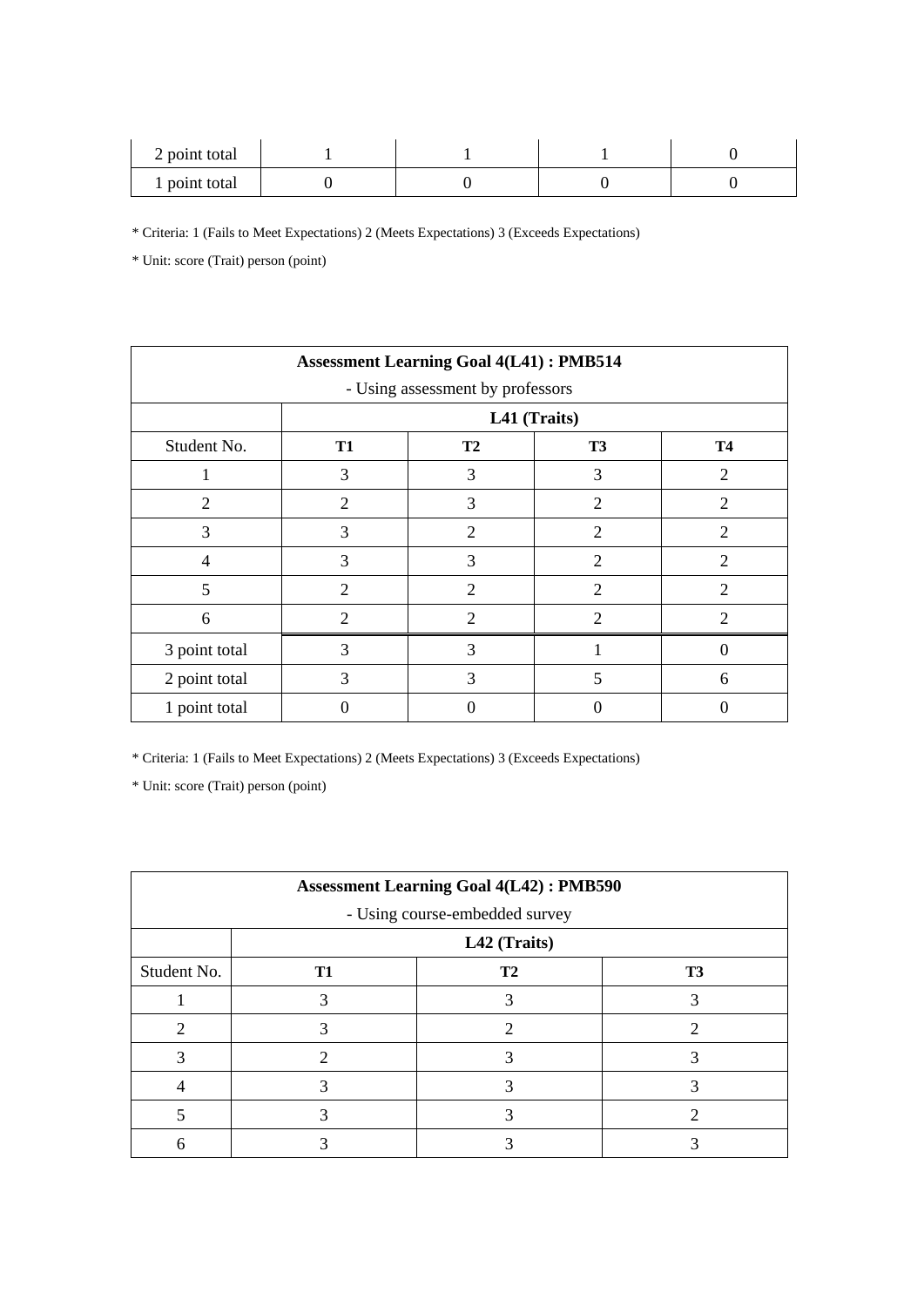| 10            |  |  |
|---------------|--|--|
| 3 point total |  |  |
| 2 point total |  |  |
| 1 point total |  |  |

\* Unit: score (Trait) person (point)

| <b>Assessment Learning Goal 1(L51): PMB520</b> |           |                                  |              |           |                |  |
|------------------------------------------------|-----------|----------------------------------|--------------|-----------|----------------|--|
|                                                |           | - Using assessment by professors |              |           |                |  |
|                                                |           |                                  | L51 (Traits) |           |                |  |
| Student No.                                    | <b>T1</b> | T <sub>2</sub>                   | <b>T3</b>    | <b>T4</b> | T <sub>5</sub> |  |
|                                                | 3         | 3                                | 3            | 3         | 3              |  |
| $\overline{2}$                                 | 3         | 3                                | 3            | 3         | 3              |  |
| 3                                              | 3         | 3                                | 3            | 3         | 3              |  |
| 4                                              | 3         | 3                                | 3            | 3         | 3              |  |
| 5                                              | 3         | 3                                | 3            | 3         | 3              |  |
| 6                                              | 3         | 3                                | 3            | 3         | 3              |  |
| 3 point total                                  | 6         | 6                                | 6            | 6         | 6              |  |
| 2 point total                                  | $\Omega$  | $\Omega$                         | 0            | $\Omega$  | $\Omega$       |  |
| 1 point total                                  | 0         | 0                                | 0            |           | $\Omega$       |  |

\* Criteria: 1 (Fails to Meet Expectations) 2 (Meets Expectations) 3 (Exceeds Expectations)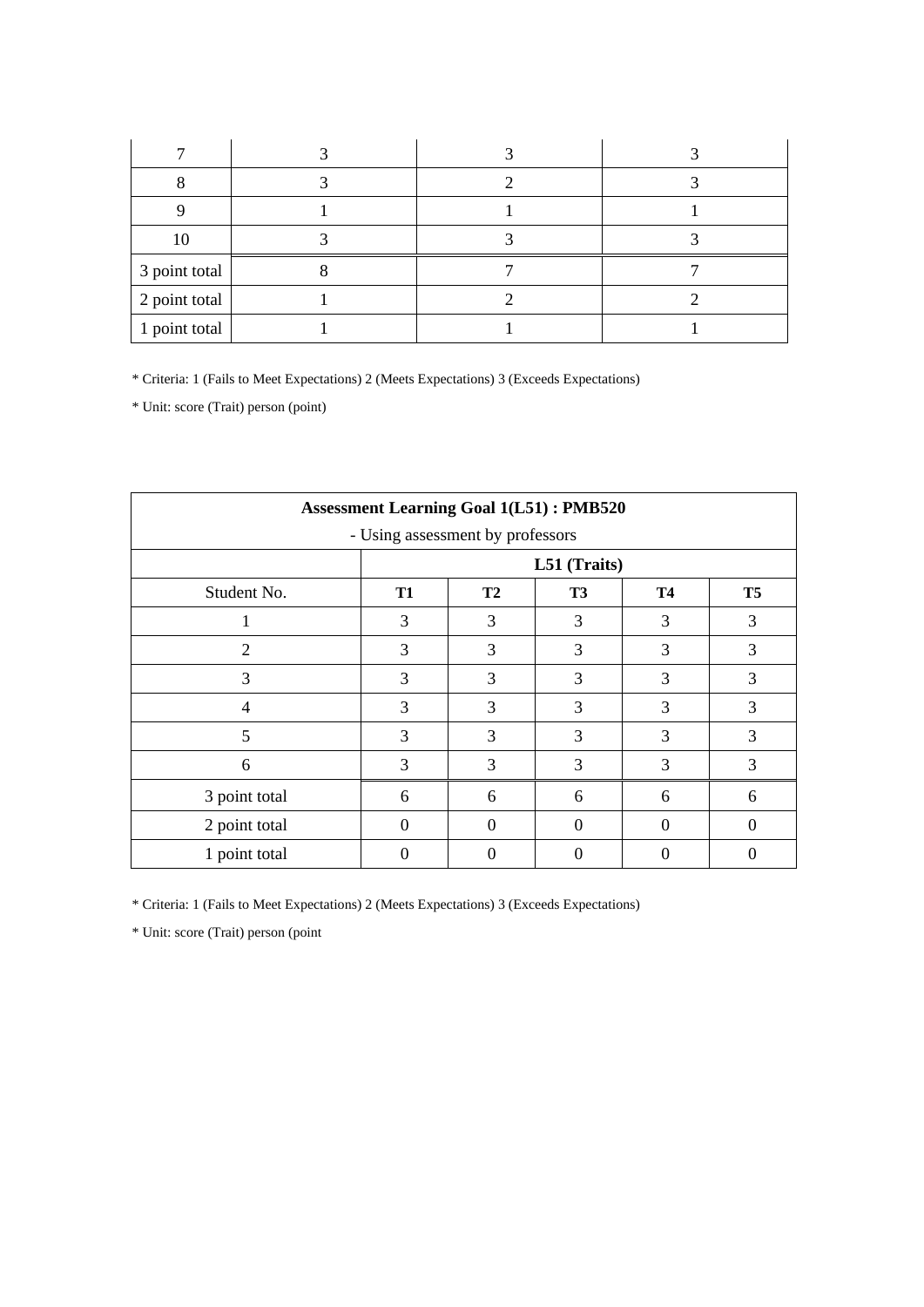| <b>Assessment Learning Goal 3(L52): PMB520</b> |                                |                             |  |  |  |  |
|------------------------------------------------|--------------------------------|-----------------------------|--|--|--|--|
|                                                | - Using course-embedded survey |                             |  |  |  |  |
|                                                | L52 (Traits)                   |                             |  |  |  |  |
| Student No.                                    | <b>T1</b>                      | T2                          |  |  |  |  |
| $\mathbf{1}$                                   | $\sqrt{2}$                     | $\mathbf{2}$                |  |  |  |  |
| $\sqrt{2}$                                     | $\mathfrak{Z}$                 | $\mathfrak{Z}$              |  |  |  |  |
| $\mathfrak{Z}$                                 | $\mathfrak{Z}$                 | $\mathfrak{Z}$              |  |  |  |  |
| $\overline{4}$                                 | $\mathfrak{Z}$                 | $\mathfrak{Z}$              |  |  |  |  |
| $\mathfrak s$                                  | $\sqrt{2}$                     | $\sqrt{2}$                  |  |  |  |  |
| $\sqrt{6}$                                     | 3                              | $\mathbf{2}$                |  |  |  |  |
| $\tau$                                         | $\mathfrak{Z}$                 | $\mathfrak{Z}$              |  |  |  |  |
| $8\,$                                          | 3                              | $\mathfrak{Z}$              |  |  |  |  |
| 9                                              | $\mathfrak{Z}$                 | $\mathfrak{Z}$              |  |  |  |  |
| 10                                             | $\mathfrak{Z}$                 | $\mathfrak{Z}$              |  |  |  |  |
| 11                                             | $\mathfrak{Z}$                 | $\mathfrak{Z}$              |  |  |  |  |
| 12                                             | $\sqrt{2}$                     | $\sqrt{2}$                  |  |  |  |  |
| 13                                             | $\sqrt{2}$                     | $\sqrt{2}$                  |  |  |  |  |
| 14                                             | $\sqrt{2}$                     | $\sqrt{2}$                  |  |  |  |  |
| 15                                             | $\mathfrak{Z}$                 | $\mathfrak{Z}$              |  |  |  |  |
| 16                                             | $\mathfrak{Z}$                 | $\mathfrak{Z}$              |  |  |  |  |
| 17                                             | $\mathfrak{Z}$                 | $\mathfrak{Z}$              |  |  |  |  |
| 18                                             | $\overline{2}$                 | $\mathbf{2}$                |  |  |  |  |
| 19                                             | $\sqrt{2}$                     | $\sqrt{2}$                  |  |  |  |  |
| 20                                             | $\mathfrak{Z}$                 | $\mathfrak{Z}$              |  |  |  |  |
| 21                                             | $\mathfrak{Z}$                 | $\ensuremath{\mathfrak{Z}}$ |  |  |  |  |
| $22\,$                                         | $\mathfrak{Z}$                 | $\mathfrak{Z}$              |  |  |  |  |
| 23                                             | $\overline{c}$                 | $\boldsymbol{2}$            |  |  |  |  |
| 24                                             | $\overline{c}$                 | $\mathfrak{Z}$              |  |  |  |  |
| 3 point total                                  | 15                             | 15                          |  |  |  |  |
| 2 point total                                  | 9                              | $\overline{9}$              |  |  |  |  |
| 1 point total                                  | $\boldsymbol{0}$               | $\boldsymbol{0}$            |  |  |  |  |